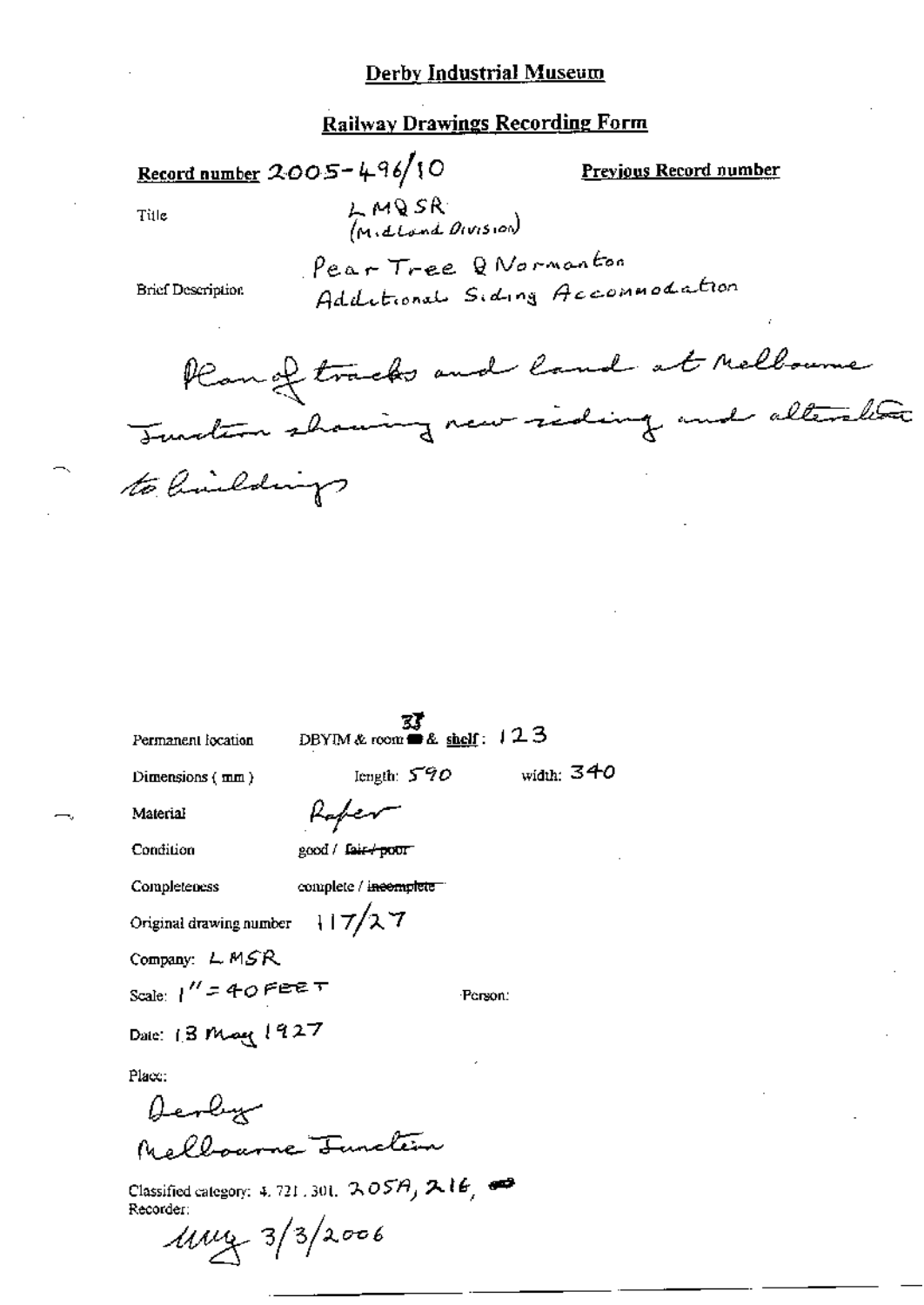Railway Drawings Recording Form

CATTELL Record number 1971-384/603.  $1563$ Previous Record number MIDLAND RAILWAY Tide DERBY TO MELBOURNE ASHBY & BREEDON BRANCH **Brief Description** LAND PLAN

Cover Sheet, Tatte page.

DBYIM & room # & shelf:  $3$ Permanent location  $\text{length: } \mathcal{G} \nmid \mathcal{O} \qquad \qquad \text{width: } \mathcal{S} \nmid \mathcal{S}$ Dimensions (mm) Material Paper Condition good / fair / poor complete / incomplete Completeness Original drawing number Company:  $M R$ Ретвол: Scale: Date: 1902 21903 Place:

Devly-Melbourne. Arbly & Breedon Branch

Classified category:  $4, 721, 301, 2, 1, 6$ Recorder:  $\mu$ uq at/10/2003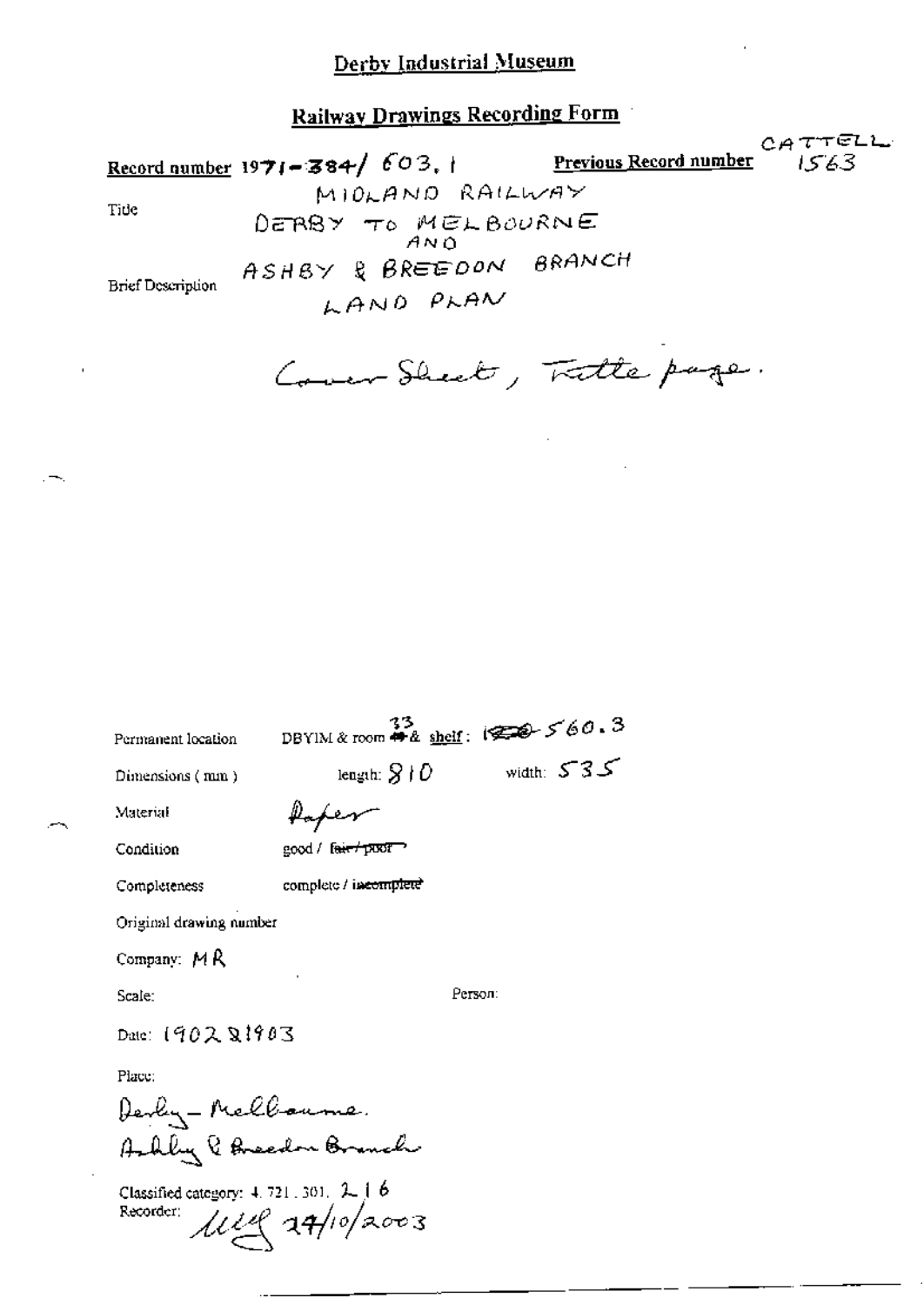Record number  $1971 - 384/603$ . 2

CATTELL Previous Record number テピスス

Title

Brief Description Plan of route showing tracks, buildings, roads waltercourses & fields. Country of Derby. Parish of S. Reter. Landowners: Rev Charles Wright. JQWPegg. Sir Robert EWilmot. Tunction with Derly /Birmingham route 33<br>DBYIM & room #4 & shelf:  $720$  560.3 Permanent location width:  $535$ length:  $810$ Dimensions (mm) Rofer Material Condition good / fair / poor - complete / incemplete Completeness Original drawing number  $S$   $H \oplus E$   $T$   $\vdash$ Company:  $M$ R Scale:  $I'' = 2c$ HAINS Person: Date: Place:

Melbourne Jan

 $0 M.P. - \frac{2}{5} M.P.$ 

Classified category: 4, 721, 301, 246 Recorder:  $\frac{1}{4} \frac{1}{4} \frac{1}{4} \frac{1}{4} \frac{1}{4} \frac{1}{4} \frac{1}{4} \frac{1}{4} \frac{1}{4} \frac{1}{4} \frac{1}{4} \frac{1}{4} \frac{1}{4} \frac{1}{4} \frac{1}{4} \frac{1}{4} \frac{1}{4} \frac{1}{4} \frac{1}{4} \frac{1}{4} \frac{1}{4} \frac{1}{4} \frac{1}{4} \frac{1}{4} \frac{1}{4} \frac{1}{4} \frac{1}{4} \frac{1}{4} \frac{1}{4} \frac{1}{4} \frac{1}{4} \frac{$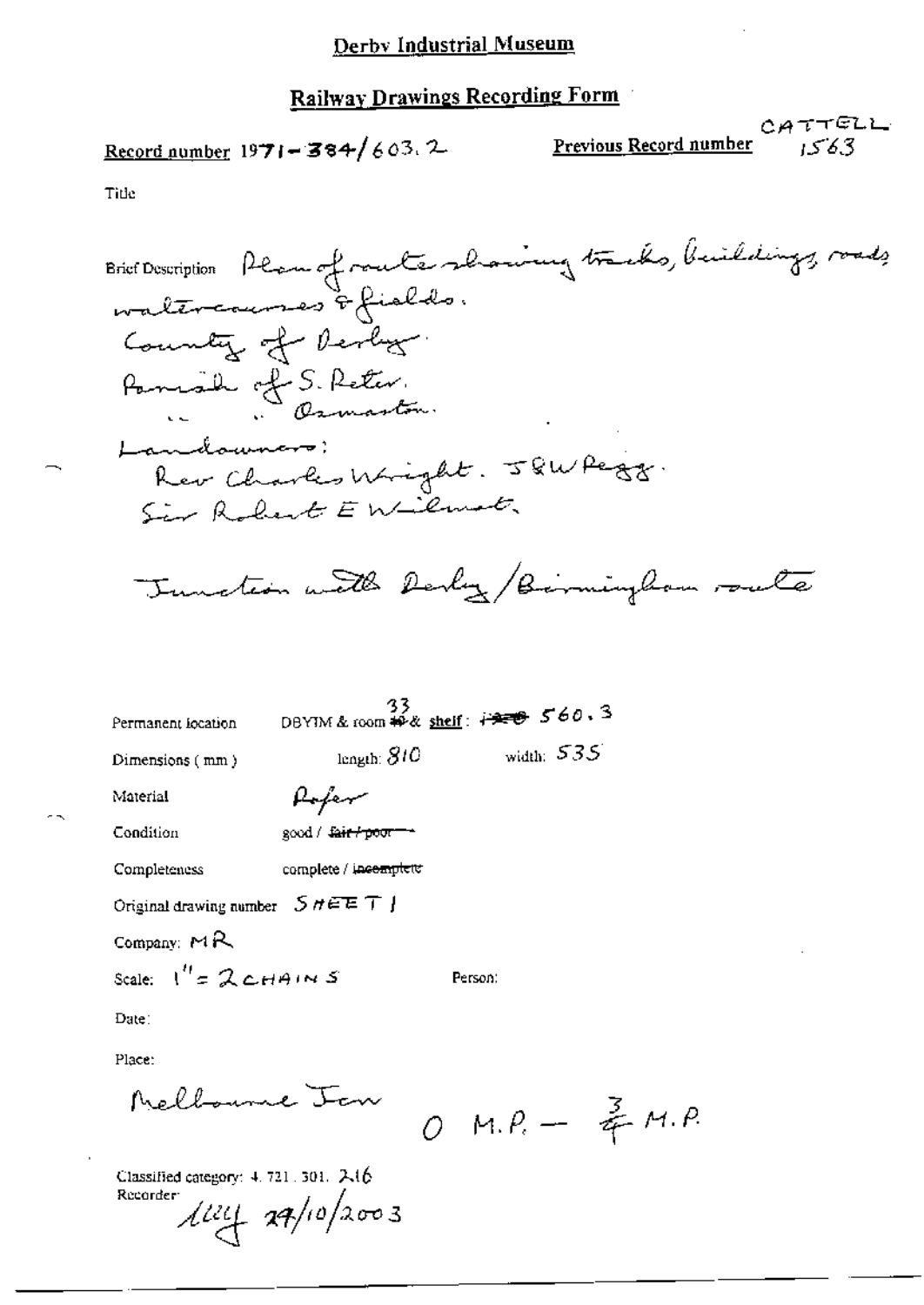Record number  $1971 - 384/603$ . 3

CATTELL Previous Record number 1563

Title

Brief Description Plan of router showing tracks, buildings, roads waltercourses of fields. County of Dendez. Panial of Asmaston.<br>La Sinfin Moor Famenly Estra favorabial Place Sir Robert Entilmot. Harbert legre. Robert Radford. Rev George Feerdale Hutchinson, James Sutton. to Raming over Sinfin L.C. Derly Servage Works.  $\frac{33}{28}$  DBYIM & room  $\frac{42}{28}$  shelf:  $\frac{42}{28}$   $\frac{560.3}{28}$ Permanent location width:  $535$ length: 810 Dimensions (mm) Rafer Material Condition good / fair+poor-Completeness complete / incomplete Original drawing number  $5$   $\#$   $E$   $\bar{T}$  2 Company: MR Scale:  $I'' = 2c$ HAINS Person: Date: Place:  $\frac{3}{4}M.P. - 12M.P.$ 

Classified category:  $4.721$ ,  $301$ .  $216$ Recorder:  $\frac{1}{4}$   $\frac{1}{4}$   $\frac{1}{4}$   $\frac{1}{4}$   $\frac{1}{4}$   $\frac{1}{4}$   $\frac{1}{4}$   $\frac{1}{4}$   $\frac{1}{4}$   $\frac{1}{4}$   $\frac{1}{4}$   $\frac{1}{4}$   $\frac{1}{4}$   $\frac{1}{4}$   $\frac{1}{4}$   $\frac{1}{4}$   $\frac{1}{4}$   $\frac{1}{4}$   $\frac{1}{4}$   $\frac{1}{4}$   $\frac{1}{4}$   $\frac{1}{4}$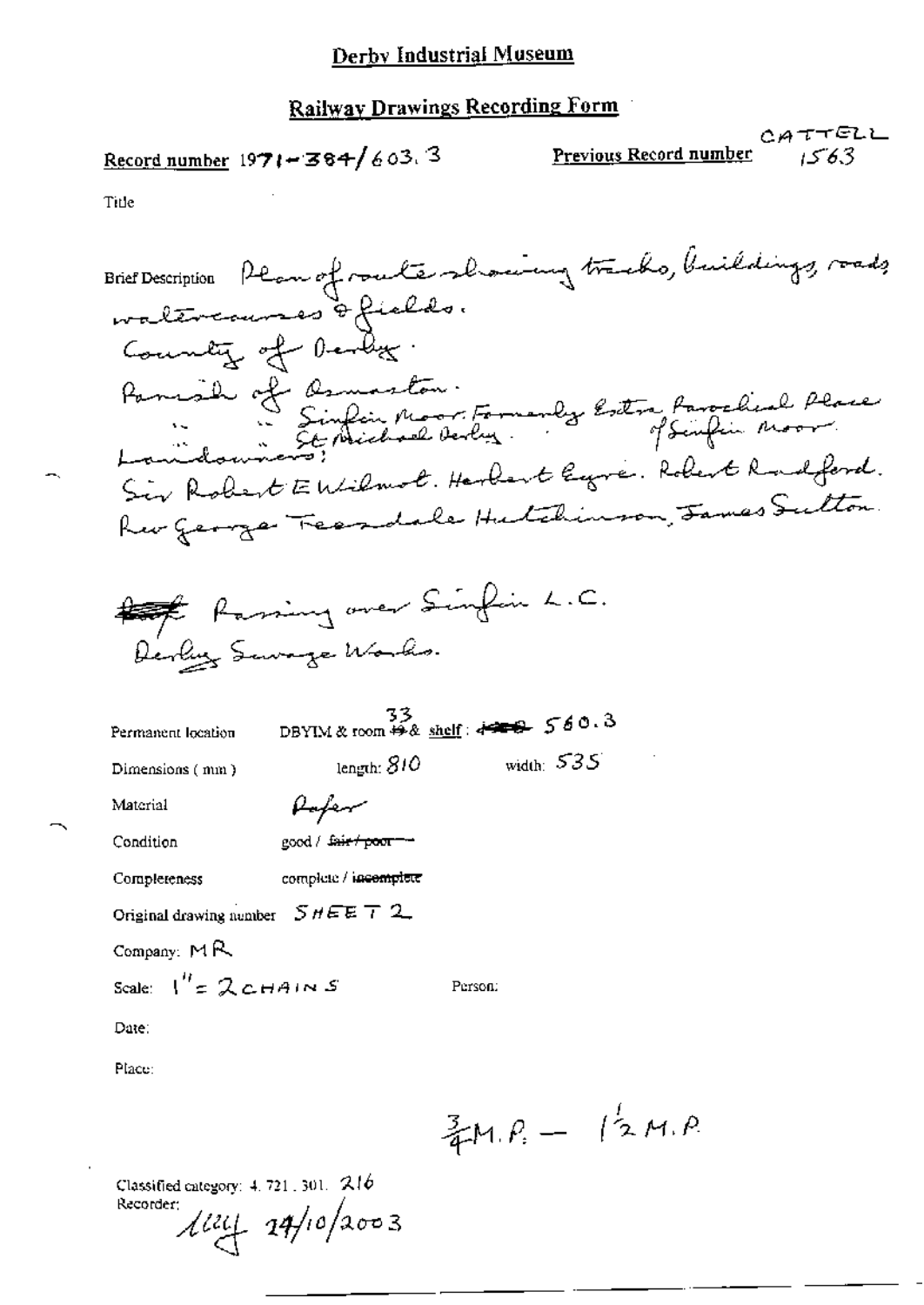Record number  $1971 - 384 / 603$ . 4

CATTELL Previous Record number 1563

Title

Brief Description Ream of route showing tracks, buildings, roads waltercourses of fields. County of Derby. Parish of St Michael Derby. Parishof Chelleston. "Sinfin Moor, formerly Entra Parze Parce.<br>Landsuners: Sir John Harpur Grewe. Robert Radford. Noak Ordish. Rev Joseph Denns. Shardlow RDC, Robert Meabin. Thomashtarren - Helen Forman Passing over Derly Comel.  $\frac{33}{28}$  DBYIM & room  $49$  & shelf:  $\overline{\phantom{1}}$ Permanent location width:  $535$ length:  $810$ Dimensions (mm) Pofer Material Condition good / <del>fair / poor -</del> complete / incomplete Completeness Original drawing number  $S$   $H \to T$   $\to$ Company:  $M\mathcal{R}$ Scale:  $I'' = 2c_{H}A_{I}N S$ Person: Date: Place:  $12M.P. - 24M.P.$ 

Classified category:  $4,724$  ,  $301,~$   $\mathcal{I},$   $\set{b}$ Recorder:  $\frac{1}{2}$   $\frac{1}{2}$   $\frac{1}{2}$   $\frac{1}{2}$   $\frac{1}{2}$   $\frac{1}{2}$   $\frac{1}{2}$   $\frac{1}{2}$   $\frac{1}{2}$   $\frac{1}{2}$   $\frac{1}{2}$   $\frac{1}{2}$   $\frac{1}{2}$   $\frac{1}{2}$   $\frac{1}{2}$   $\frac{1}{2}$   $\frac{1}{2}$   $\frac{1}{2}$   $\frac{1}{2}$   $\frac{1}{2}$   $\frac{1}{2}$   $\frac{1}{2}$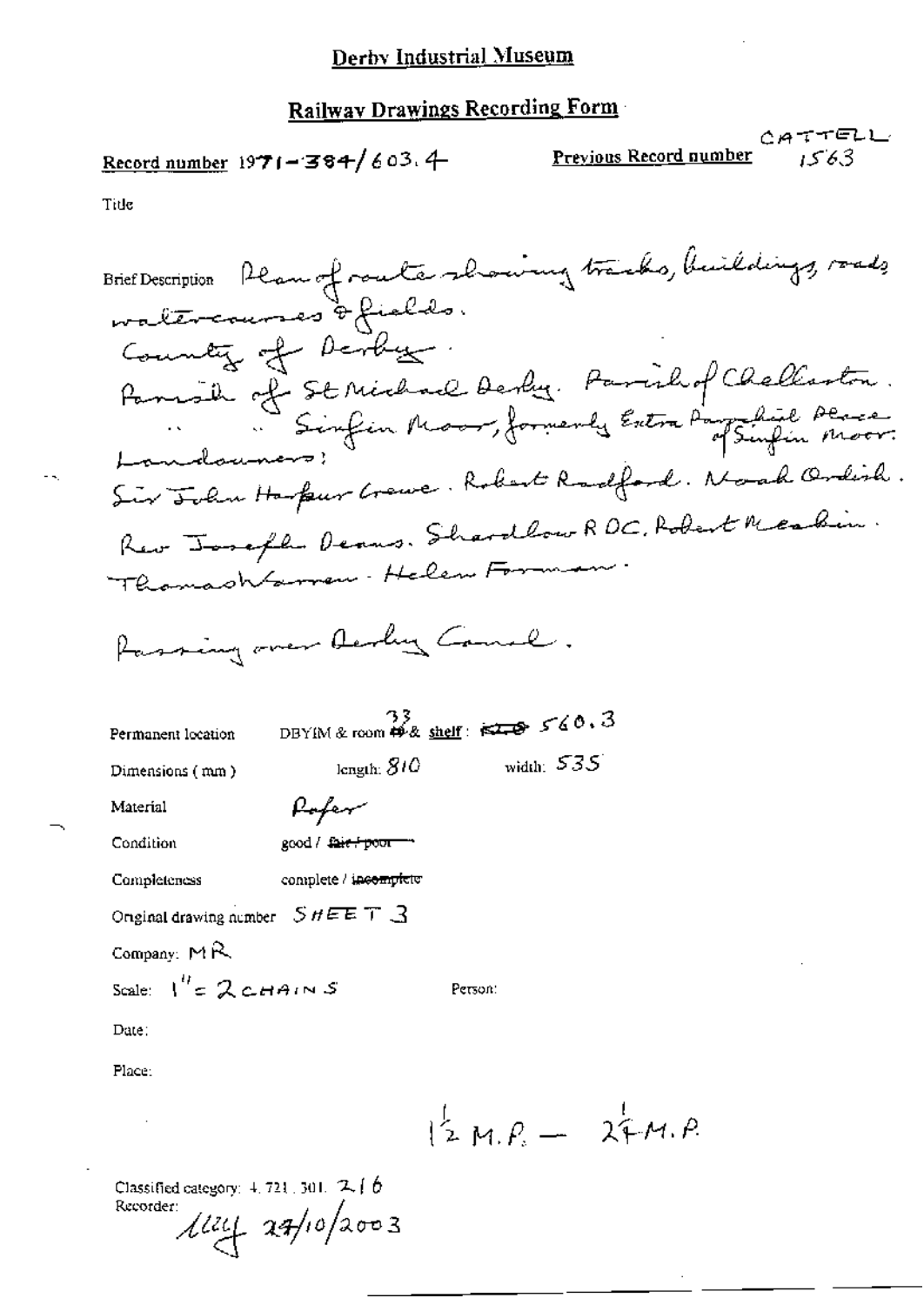Record number  $1971 - 384 / 603.5$ 

 $C A 77 F L L$ <br>Previous Record number 1563

Title

Classified category: 4.721.301. 216<br>Recorder:<br> $\mu$ 124 24/10/2003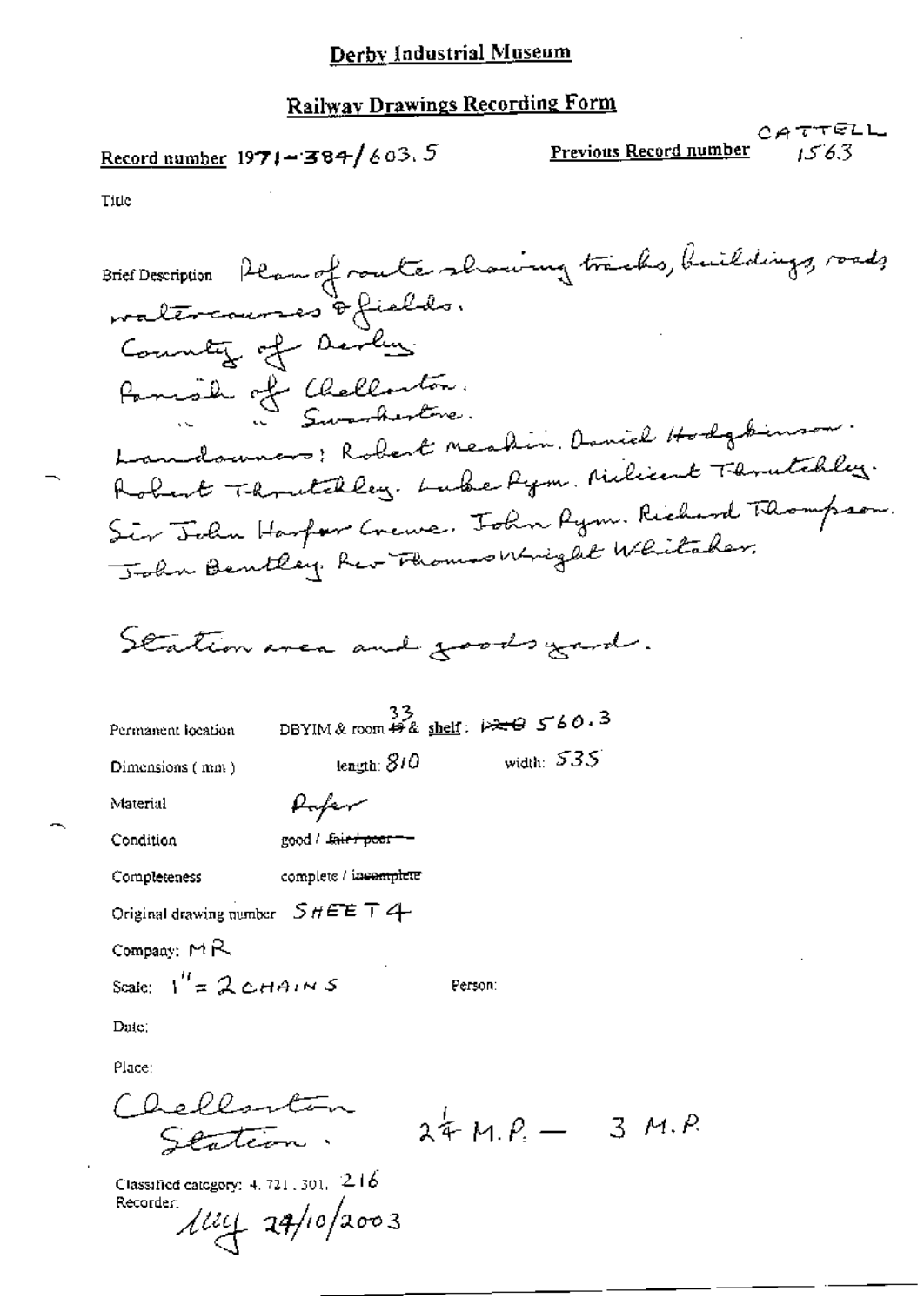Record number 1971-384/603.6

 $CATTEL$ 

Title

 $\cdot$   $\cdot$ 

|                         | Brief Description Plan of route showing tracks, buildings, roads |
|-------------------------|------------------------------------------------------------------|
|                         | waltreaunes of fields.                                           |
|                         | Country of Resbeg.                                               |
|                         | Panish of Swankestone.                                           |
|                         | " "Whereton a French"                                            |
| Landauner               |                                                                  |
|                         | Rev TW Whitaker, Ser JH Crewe, Rev & CLAlexan                    |
|                         | Sir John Harfur Crewe. Rev John Wadham.                          |
|                         | Clallenton West<br>3÷<br>Junction                                |
|                         |                                                                  |
|                         |                                                                  |
|                         | $B_{\text{max}}$ ton                                             |
| Permanent location      | DBYIM & room # & shelf: $\overrightarrow{r}$ 560.3               |
| Dimensions (mm)         | width: $535$<br>length: $810$                                    |
| Material                | Hafer                                                            |
| Condition               | good / Sair <del>/ poor</del>                                    |
| Completeness            | complete / incomplete                                            |
|                         | Original drawing number $S$ $H \in E$ $\top$ $S$                 |
| Company: MR             |                                                                  |
| Scale: $1'' = 2$ CHAINS | Person:                                                          |
| Date:                   |                                                                  |
| Place:                  |                                                                  |
|                         | $3 M.P. - 37 M.P.$                                               |
| Recorder:               | Classified category: $4, 721, 301$ . $216$<br>$\mu v$ aq/10/2003 |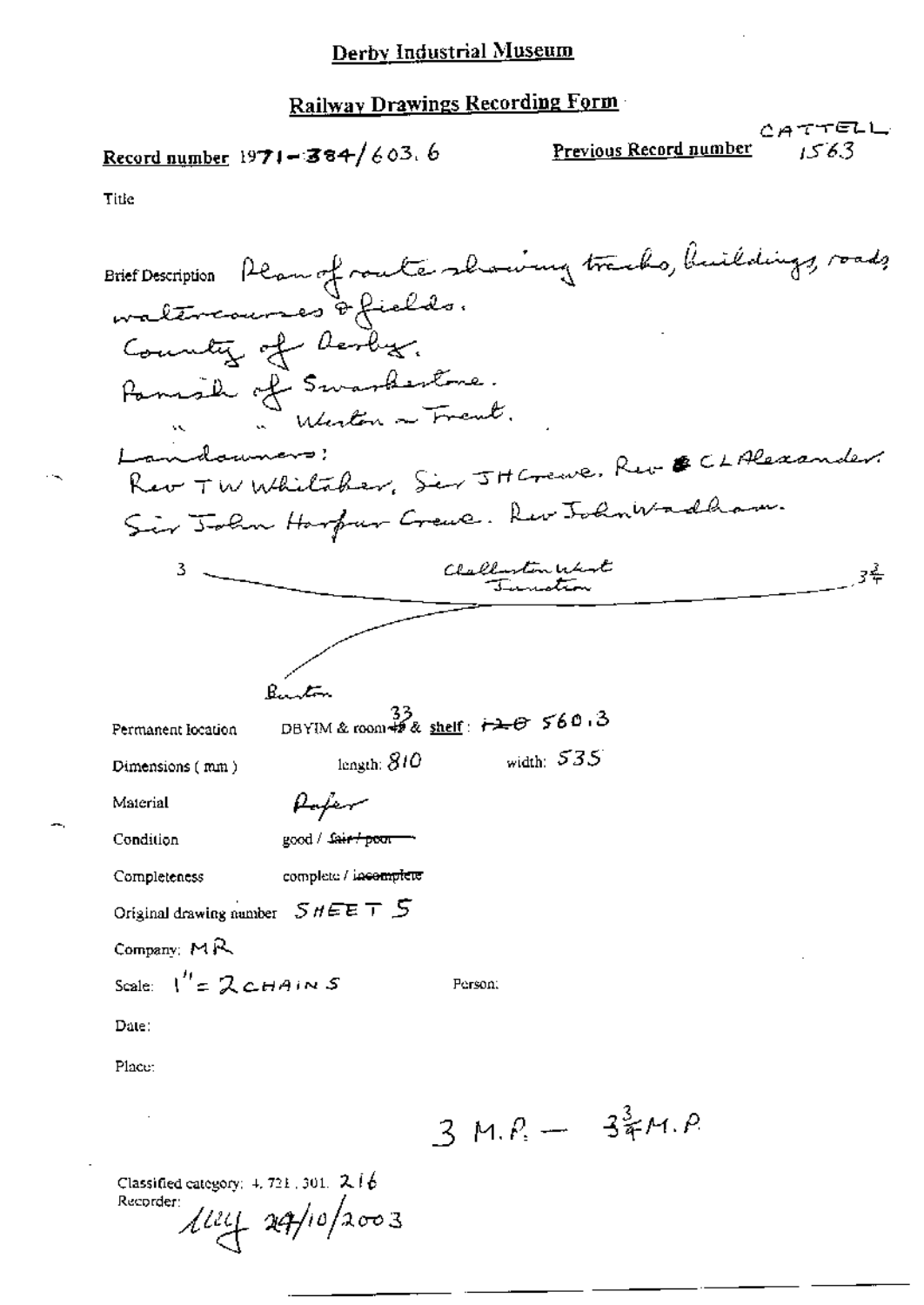Record number  $1971 - 384 / 603$ . 7

CATTELL Previous Record number 1563

Title

Brief Description Plan of route showing tracks, buildings, roads waltercourses of fields. Country of Realing. Parish of Weston in Trent. Sir REWilmot, Rev John Wadh Rt Hon Vircounters Arliner Treat streng Couch Stiver<br>Strant<br>- 92 32 DBYIM & room  $\overset{33}{\bullet}$  & shelf:  $\cancel{\bullet}$   $\overset{\bullet}{\bullet}$  560.3 Permanent location width:  $535$ length:  $810$ Dimensions (mm) Rofer Material good / fair / poor Condition complete / incomplete Completeness Original drawing number  $SHEE T \n6$ Company: MR Scale:  $I'' = 2c$ HAINS Person: Date: Place: Challanton Eart  $3\frac{3}{4}M.P. - 42M.P.$ -<br>-----<del>leve</del>

Classified category: 4, 721, 301.  $216$ Recorder:  $\frac{1}{4}$  at/10/2003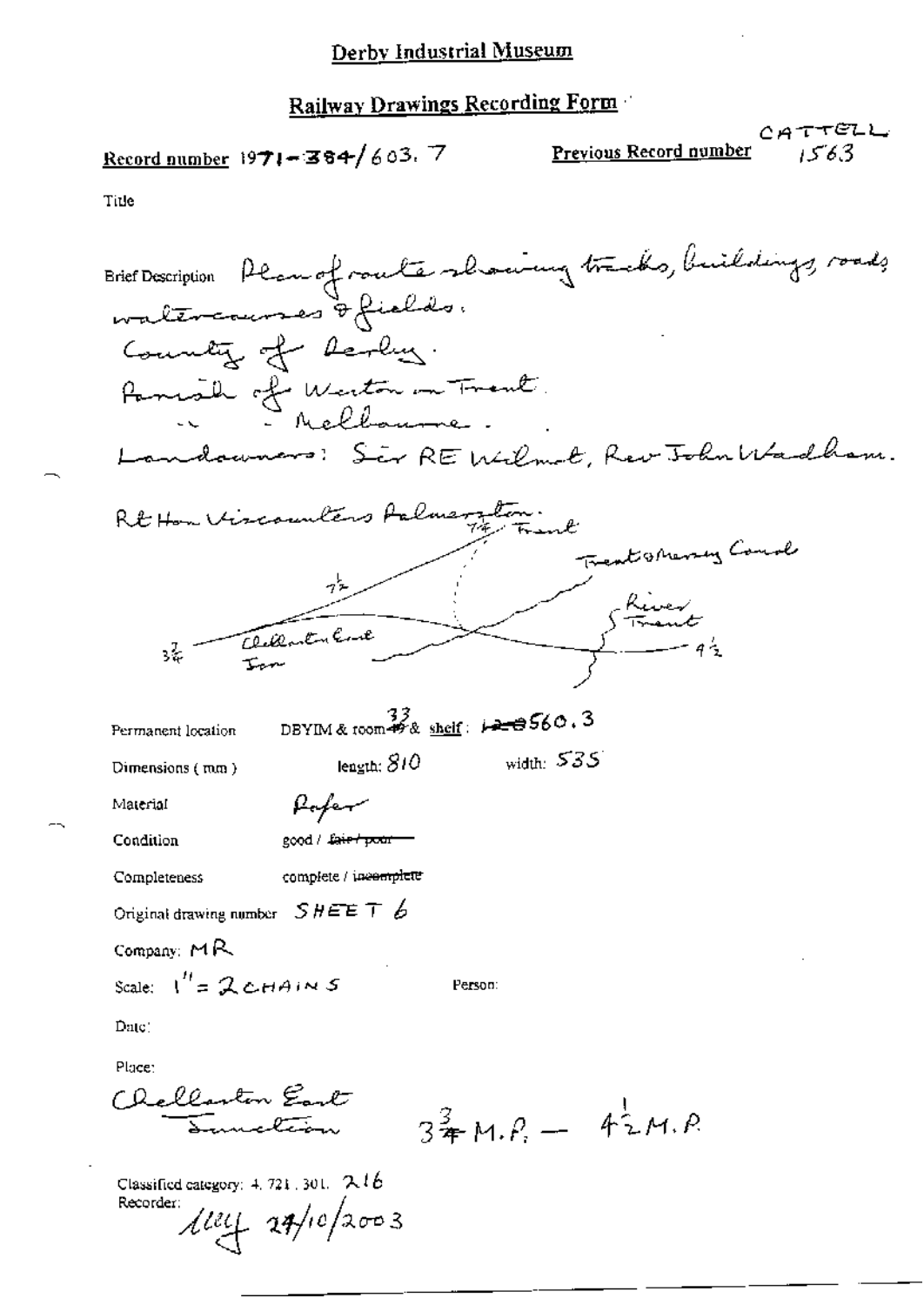Record number  $1971 - 384 / 603$ . 9

CATTELL<br>Previous Record number 1563

Title

| Brief Description Plan of route showing tracks, buildings, roads                |
|---------------------------------------------------------------------------------|
| waltercourses & fields.                                                         |
| County of Darly.                                                                |
| Fanish of Melloume.                                                             |
|                                                                                 |
| Landouners: James Newbold. Joseph Harris.                                       |
| Cecilia Elizabeth Controll. Shordlow RDC.                                       |
| Rt Hon Emily Mary Viscounters Palmerston.                                       |
| Marquis of Hastings.                                                            |
| Station area and goodsgard with Corr Brook                                      |
| passing under. There tracks roothwards from states                              |
|                                                                                 |
| $\frac{33}{13}$ DBYIM & room # & shelf: $\sqrt{22}$ 560.3<br>Permanent location |
| width: $535$<br>length: 810<br>Dimensions (mm)                                  |
| Material<br>Poper                                                               |
| good / <del>fair / poor - -</del><br>Condition                                  |
| complete / incomplete<br>Completeness                                           |
| Original drawing number $\mathcal{S}$ $HEE$ $\mathcal{T}$ $\mathcal{S}$         |
| Company: $M$ R                                                                  |
| Scale: $I'' = 2c$ HAINS<br>Person:                                              |
| Date:                                                                           |
| Place:                                                                          |
| Melbourne                                                                       |
| $54MP - 6MP$<br>Station                                                         |
| Classified category: 4, 721, 301, $2\sqrt{6}$                                   |
| Recorder:<br>$\mu$ uy 14/10/2003                                                |
|                                                                                 |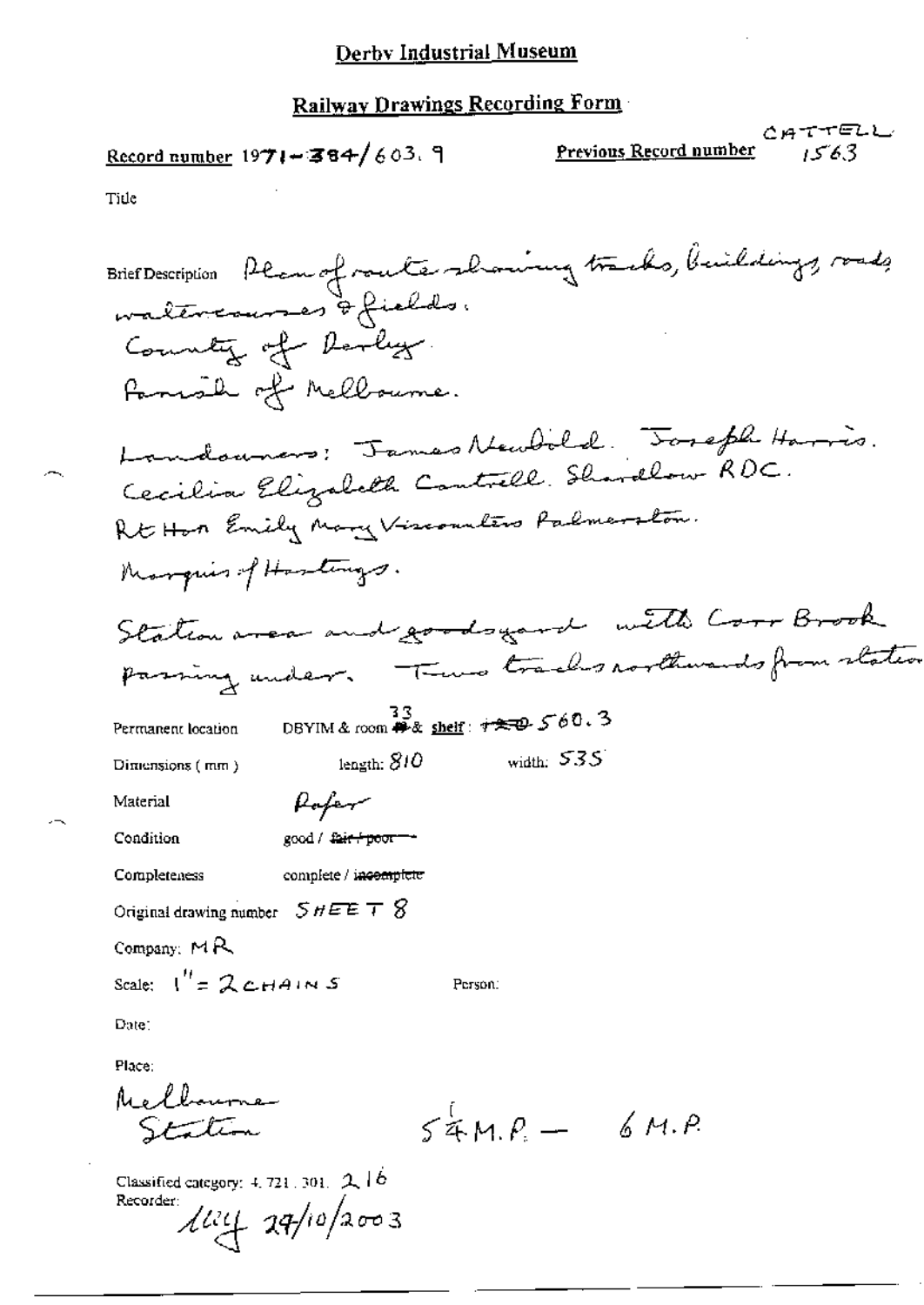## **Railway Drawings Recording Form**

## Record number 1997-5/ 638

Previous Record number HRP132/717

Title

**Brief Description** 

Plan of tracks, buildings, road & boundaries<br>at Sinfin Moore land around : family Sinfin May<br>Plats of land marked off : County planky. Land banque by MR from H Eure - red Land given by MR to Mr Egre- blue edged Land taken for new road-gellow.

| Permanent location                        | DBYIM & room 49 & shelf: $\mathcal{F}$ <b>T</b> |               |                                    |
|-------------------------------------------|-------------------------------------------------|---------------|------------------------------------|
| Dimensions (mm)                           |                                                 | length: $875$ | width: $625$                       |
| Material                                  | Pafer on folice                                 |               |                                    |
| Condition                                 | $\cos d / \sin f$ poor $\Box$                   |               |                                    |
| Completeness                              | compicte / <del>incomplete = =</del>            |               |                                    |
| Original drawing number $\sim$ 3 6 , 6 7) |                                                 |               |                                    |
| Company: $M \sim$                         |                                                 |               |                                    |
| Scale: $1'' = 40$ FEET                    |                                                 |               | Person: $\subset$ $\overline{J}$ W |
| Date: $N_{\tau} - 1882$                   |                                                 |               |                                    |
| Place:                                    |                                                 |               |                                    |

Sinfin Moor

Classified category: 4, 721, 301,  $2\ell G$ Recorder:  $\mathcal{U}M\mathcal{K}$   $9/10/1998$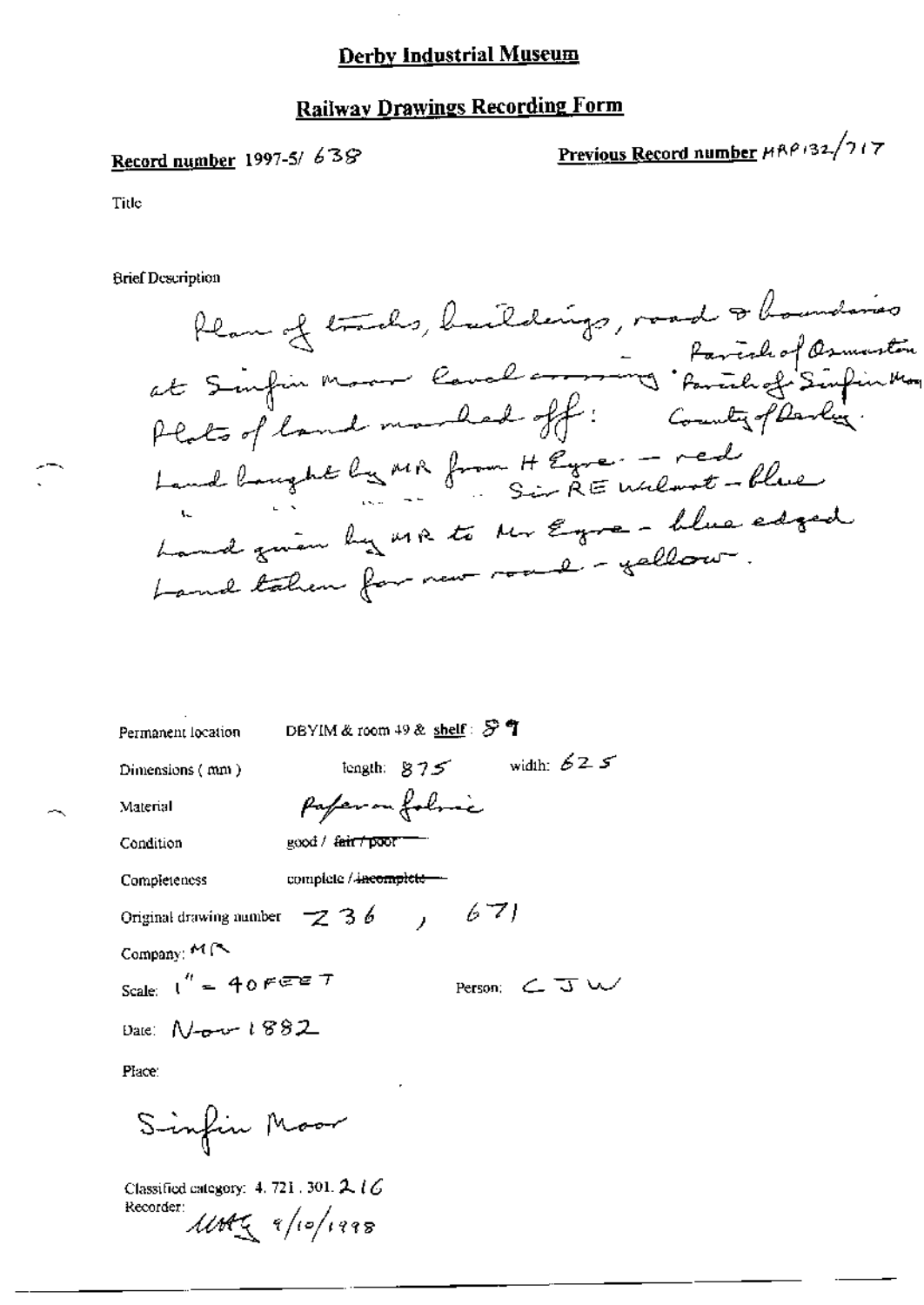Record number  $1971 - 384/297$ , i

Previous Record number  $1443$ 

CATTELL

Title

MIDLAND RAILWAY STENSON & WESTON SAWLEY & WESTON BRANCHES LAND PLAN

**Brief Description** 

Titlepige for Land Plais Sheet 1-17.

Permanent location

DBYIM & room 49 & shelf: 113

length:  $820$ 

Dimensions (mm)

fafer-

Material Condition

good / fair / poor - "

complete / incomplete

Original drawing number

Company: MR

Completeness

Scale.

Date: 1903/1904

Person: PS Mcc Callum Enterta Agamb Devlys.

width:  $54C$ 

Place:

Classified category. 4, 721, 301. **EFFECTS** 2, 16 Recorder:  $\text{max}$  a/ipoor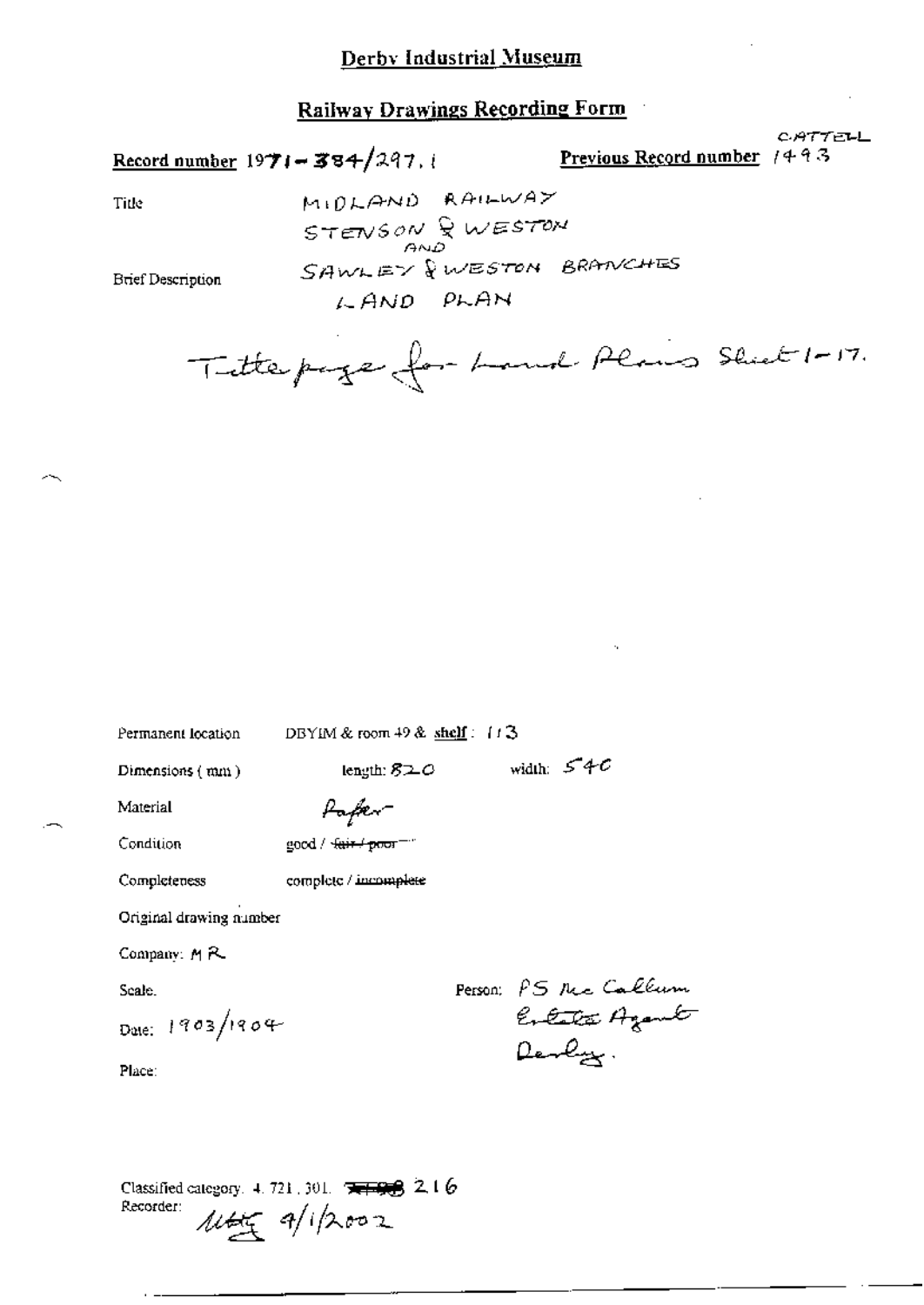Record number 1971-384/297. 2

Previous Record number 1493

*CA*TTELL

Title

$$
\mathcal{L}\texttt{cov}\tau\gamma = \varepsilon \not\vdash \neg \mathcal{D}\mathcal{C}\mathcal{R}\mathcal{B}\gamma
$$

**Brief Description** 

Land plans lauring ridway tracks, Elandamners. First of Michleoner, Paral of Barrow upon Frank Fourthip of Findson. Fourthip of Forgford & Stemson. Landonners: Thomas Wilton, Rev. Bureral Spilolury. John Servir. Sir John Harfer Crewe. Tourston off Birminglan / Archyroute at Stenson Tunction, Rast of Stenson willage.

| Permanent location | DBYIM & room $49$ & shelf: $113$ |        |
|--------------------|----------------------------------|--------|
| Dimensions (mm)    | length: $820$                    | width: |

Material

Condition

Rofer good / fa<del>n / poor</del> =

complete / i<del>ncomplete</del> Completeness

Original drawing number  $S$ heet  $N$ o  $\theta$ 

Company: MR

Scale:  $I^h = 2cHAMS$ 

Date: 1903/1904-

Place:

Stenam

 $OM.P. - \frac{3}{5}M.P.$ 

PETSON: PS Mc Callum

Estate Agent

540

Classified category: 4-721, 501, 216 Recorder  $\mu$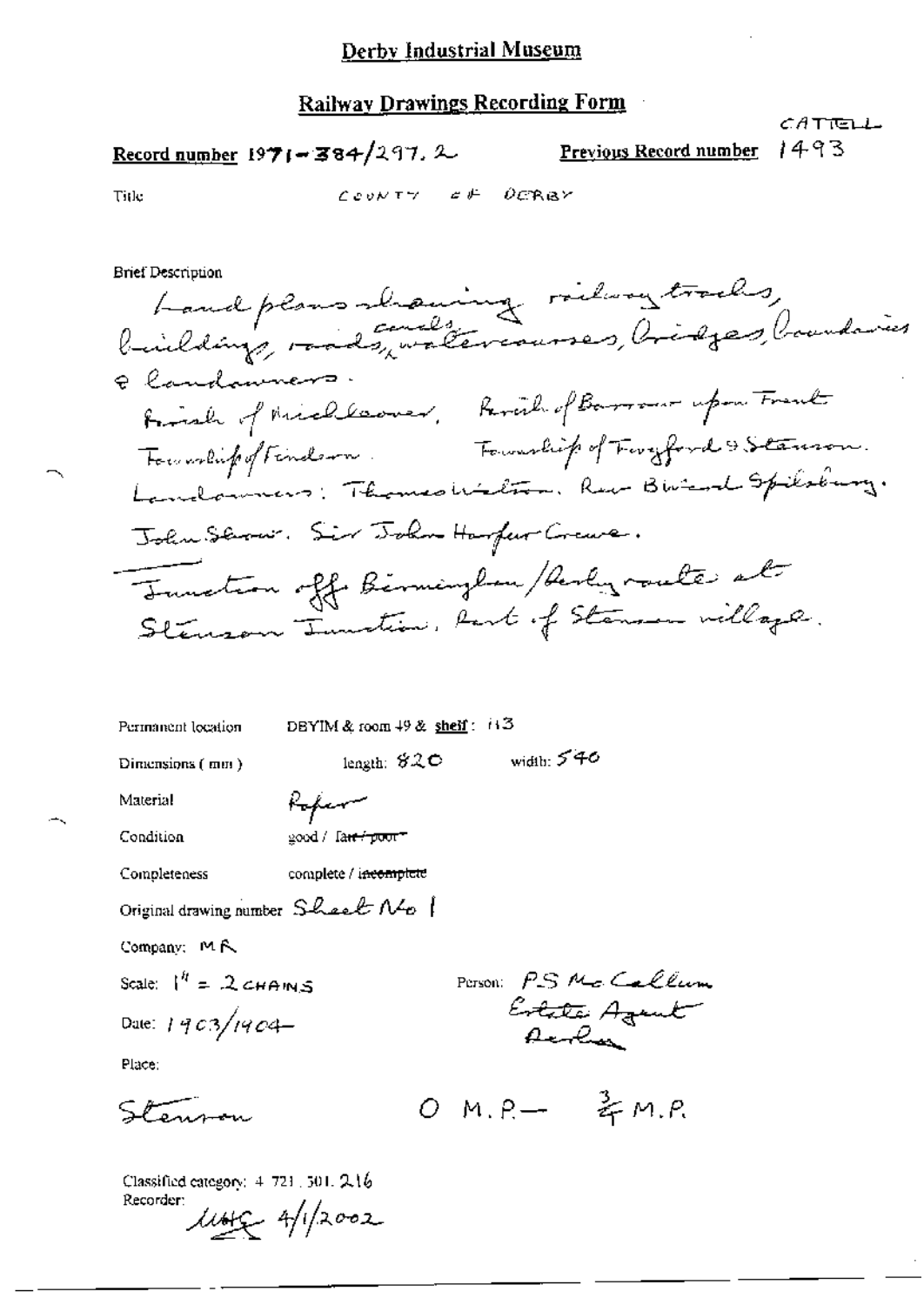$\bar{z}$ 

## **Railway Drawings Recording Form**

Record number  $1971 - 384/297.3$ 

 $1493$ Previous Record number

 $CAT$ TELL

Title

 $\mathcal{L}_{\mathcal{D}}$ 

Brief Description

| Permanent location                                                                                                                                                                                                                                                                                                                                                                              | DBYIM & reom $49$ & shelf $\approx$ $+1.3$                          |
|-------------------------------------------------------------------------------------------------------------------------------------------------------------------------------------------------------------------------------------------------------------------------------------------------------------------------------------------------------------------------------------------------|---------------------------------------------------------------------|
| Dimensions (mm)                                                                                                                                                                                                                                                                                                                                                                                 | width: $5 + c$<br>length: オミロ                                       |
| Material                                                                                                                                                                                                                                                                                                                                                                                        | Hefer                                                               |
| Condition                                                                                                                                                                                                                                                                                                                                                                                       | sond / fa <del>sty poor</del> "                                     |
| Completeness                                                                                                                                                                                                                                                                                                                                                                                    | complete / in <del>complete</del>                                   |
|                                                                                                                                                                                                                                                                                                                                                                                                 | Original drawing number $S \< c \wedge + \mathcal{N} + \mathcal{Z}$ |
| Company: Pt N                                                                                                                                                                                                                                                                                                                                                                                   |                                                                     |
| Scale: $1'' = 2$ CHAINS                                                                                                                                                                                                                                                                                                                                                                         |                                                                     |
| Date: $1 + \frac{3}{4} + \frac{2}{4} + \frac{1}{4} + \frac{1}{4} + \frac{1}{4} + \frac{1}{4} + \frac{1}{4} + \frac{1}{4} + \frac{1}{4} + \frac{1}{4} + \frac{1}{4} + \frac{1}{4} + \frac{1}{4} + \frac{1}{4} + \frac{1}{4} + \frac{1}{4} + \frac{1}{4} + \frac{1}{4} + \frac{1}{4} + \frac{1}{4} + \frac{1}{4} + \frac{1}{4} + \frac{1}{4} + \frac{1}{4} + \frac{1}{4} + \frac{1}{4} + \frac{1$ | Person: PS Me Callin<br>Ertate Agent<br>Review                      |
| Place:                                                                                                                                                                                                                                                                                                                                                                                          |                                                                     |
|                                                                                                                                                                                                                                                                                                                                                                                                 | 豪国ロー (金字目                                                           |

Classified category: 4, 721, 301, 216 Recorder: Mag Hilard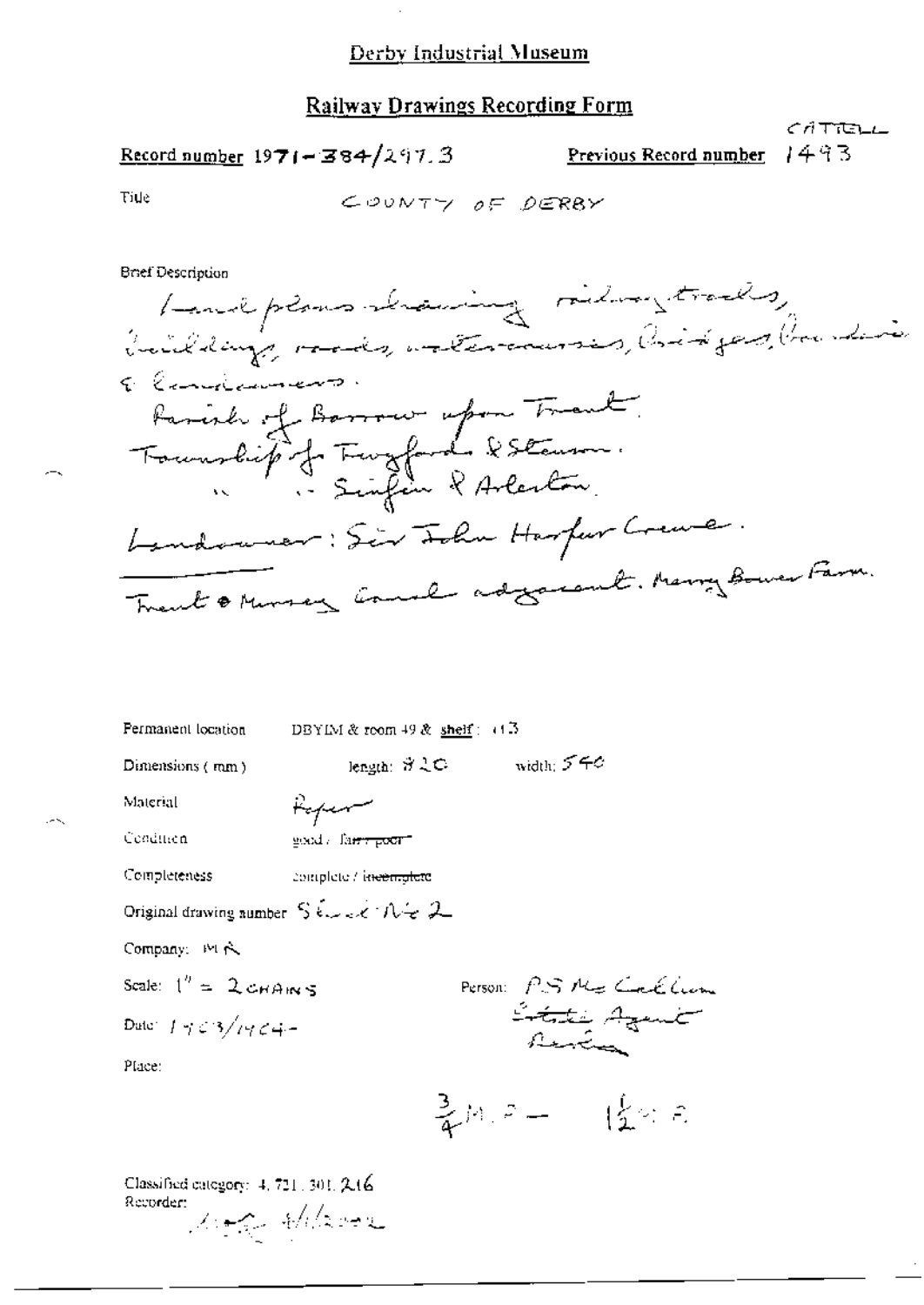Previous Record number

CATTELL 1493

Title

$$
\mathcal{L}_{\mathcal{L}'} \circ \mathcal{L} \wedge \mathcal{L} \forall \mathcal{L} \mathcal{L} \mathcal{L} \mathcal{L} \mathcal{L} \mathcal{L} \mathcal{R} \mathcal{B} \mathcal{L}
$$

**Brief Description** 

Permanent location DBYIM & room 49 & shelf: (13)  $\label{eq:qubit} \begin{aligned} \text{length:} \ \ S \, {\mathbb Q} \, \mathbf C \qquad \qquad \text{width:} \ \ S \, \mathbf C \end{aligned}$ Dimensions (mm) Material Rejer Cendition good - fa<del>ir: poor</del>f

Completeness complete / te<del>leomplete</del>

Original drawing number  $S$   $\ell_{\text{max}}$   $\ell$   $\land$   $\ell_{\text{max}}$   $\beta$ 

Company: MR

Scale:  $I'' = 2 \cos \theta$  in 5

Date:  $145/1464-$ 

Person: PS Me Callum

Place:

 $15.8.7 - 24.8$ 

Classified category: 4, 721, 301, 216 Recorder: look of laver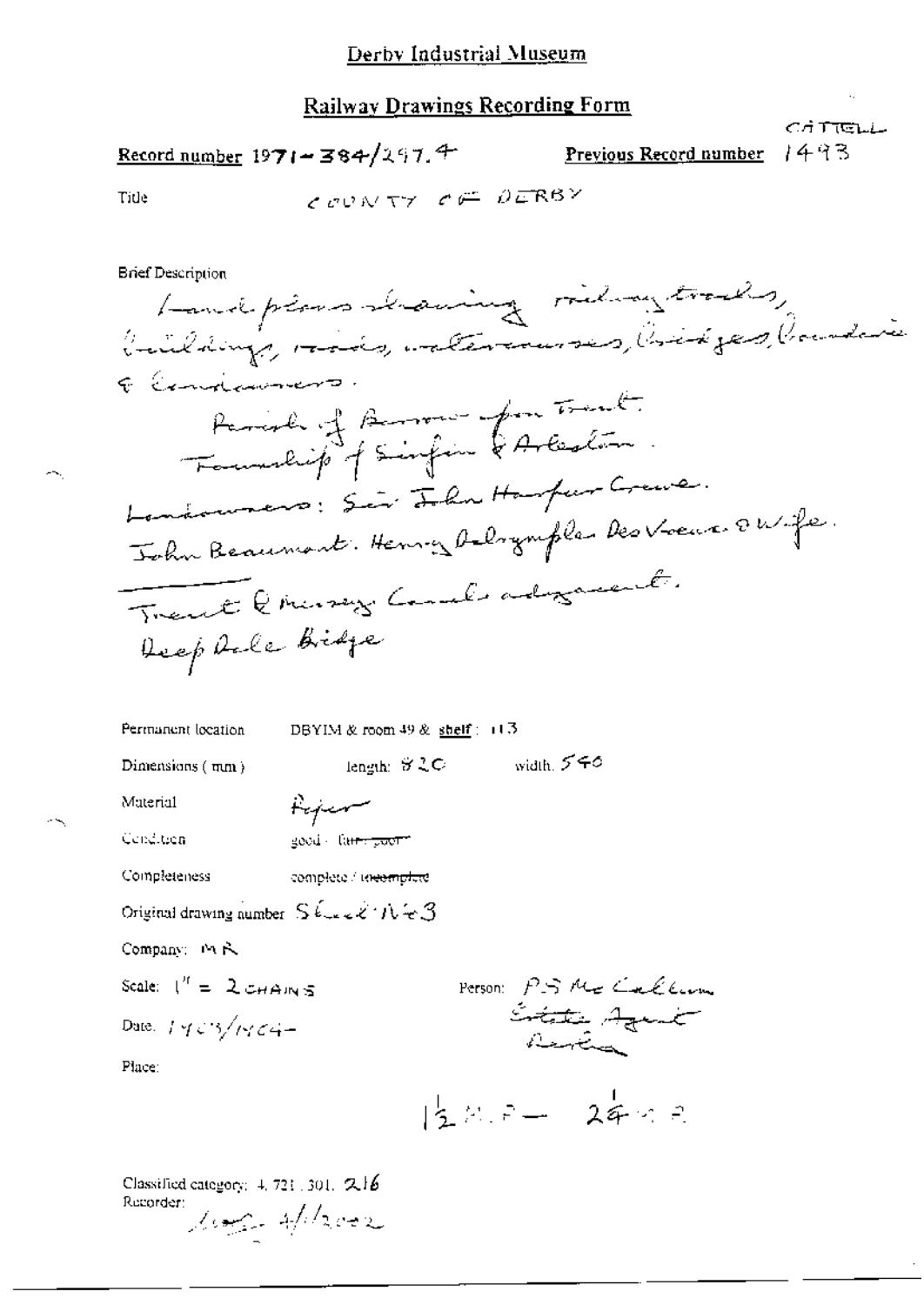Railway Drawings Recording Form

Record number  $1971 - 384/297.5$ 

Previous Record number

CÁ TIELL 1493

Title

COUNTY OF PERBY

Brief Description

Landplans Leaving riding trails, inildings, roots, intercourses, bridges, bounders Elendianers. Parish des reports. Parish of Swarfestone Fournality of Sinfin & Arleston. Landouvers: HD des Voeux OWife. George Sala. Reihard Sale. John Besurvant. Sir John Harfur Crews. Frent & Merseny Canal adjacent. Barrow Bridge.

Permanent location DBYIM & room 49 & shelf :  $(1.3)$ length:  $%2C$  width:  $540$ Dimensions  $(mn)$ Material Poper

Condition geed la<del>terpoor</del>

Completeness complete / <del>incomplete</del>

Original drawing number  $S$   $\ell_{\text{max}}$   $\ell$   $\rightarrow$   $\ell_{\text{max}}$   $4$ 

Company MR

Scale:  $1'' = 2 cm A m S$ 

Date:  $1403/1464-$ 

Person: PS Me Caller L<del>itat</del>e Azunt

Place.

 $244.8 - 39.8$ 

Classified category: 4, 721, 301, 2,16 Recorder: look of laver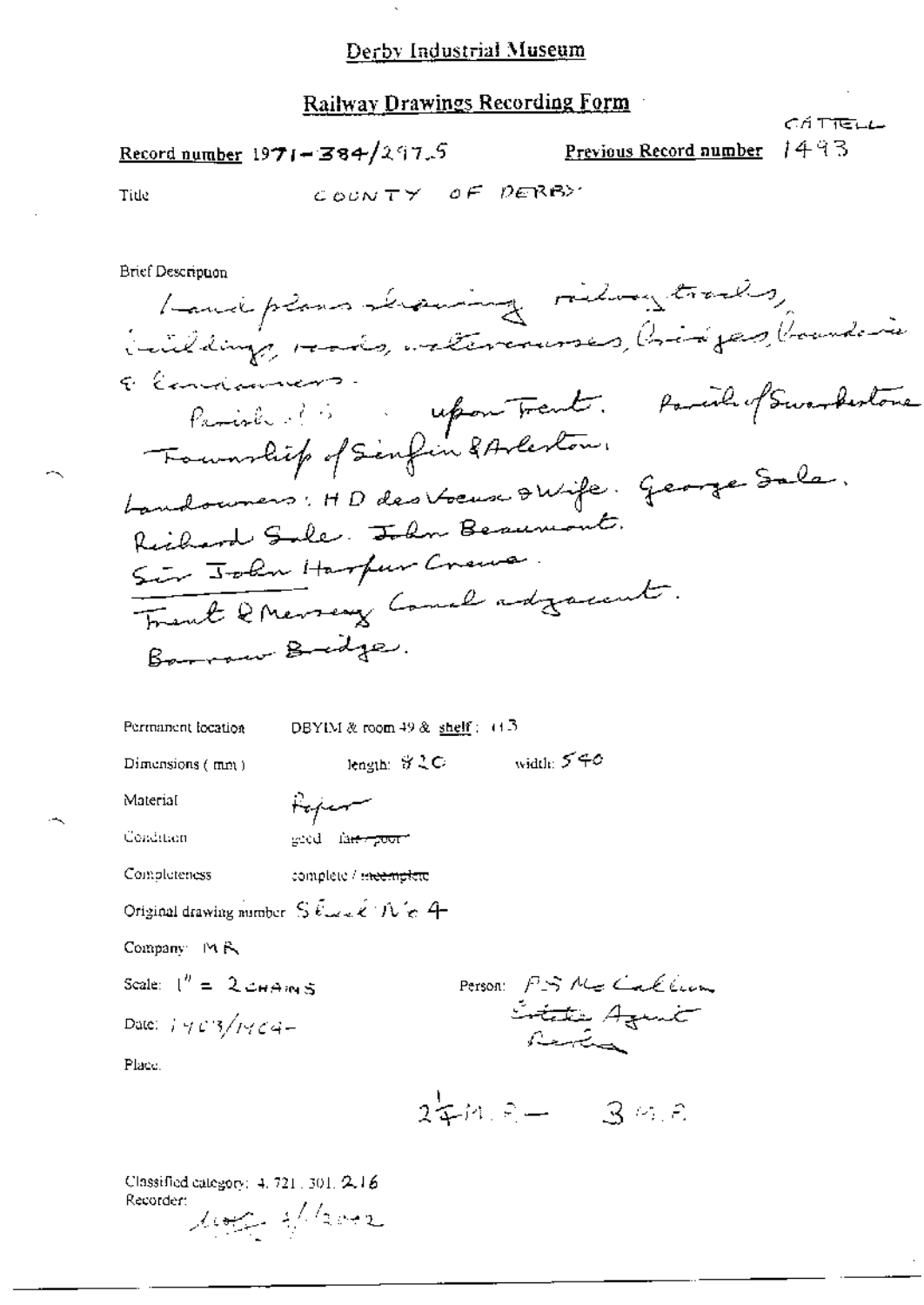Railway Drawings Recording Form

că Tiell Record number  $1971 - 384/297.6$ 1493 Previous Record number COUNTY OF DERBY

Title

**Brief Description** 

Landplans Leaving riding trades, building, rue a, atteriormes, aid pas, boundaries Elengianness. Parcial of Swarkerton. Parcia of Baron upon Treat. Landowners: Sir John Harfor Crawe. Develop Comal Co. Trent Q Merry Canal rearby. Lowes Bridge. Realing Camel from time Trant , Swankertone bock.

| Permanent location | DBYIM & room 49 & shelf $\approx$ 11.5 |             |
|--------------------|----------------------------------------|-------------|
| Dimensions $(mn)$  | length: きこつ                            | width: 5´4€ |
| Material           | before                                 |             |
| Condition          | good, fa <del>ir poor</del>            |             |

Completeness complete / is<del>teemplate</del>

Original drawing number  $S$  there  $\ell^+ \mathcal{N} \in \mathcal{S}$ 

Company: MR

Scale:  $1^{\prime\prime} = 2 \cos \theta$  in 5

Date:  $i \notin \mathcal{L}$  3/14  $\mathcal{L}4-$ 

Person: P.S.Me Callum L<del>itat</del>e Azailt<br>Review

Place:

 $3 - m^2 = -3^3$   $64.5$ 

Classified category: 4, 721-301, 2, 18 Recorder: ling filson